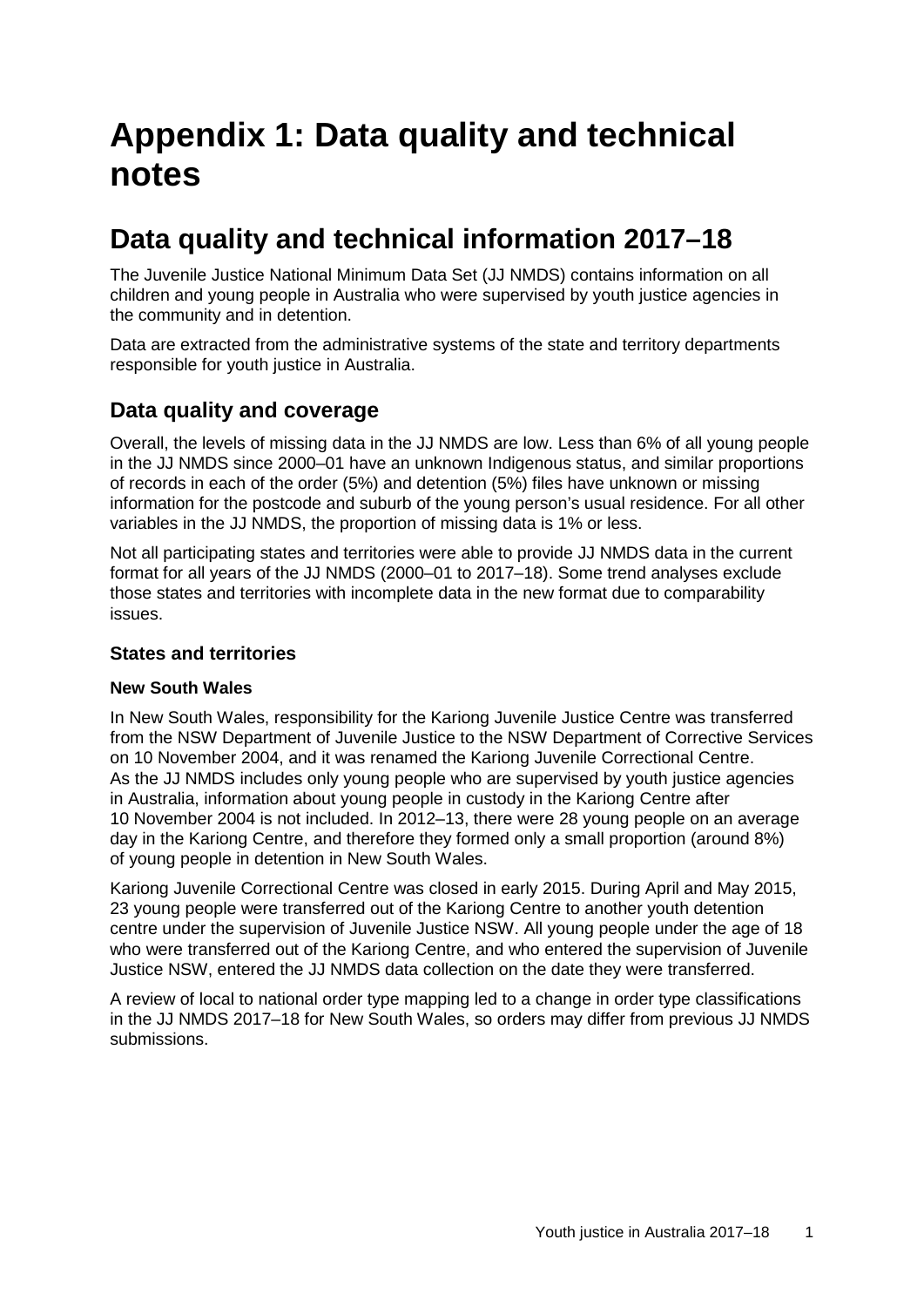#### **Queensland**

In Queensland, legislation to increase the youth justice age limit to 17 was passed in 2016, and enacted on 12 February 2018. Before then, the age limit in Queensland was 16, and young people aged 17 and over were treated as adults.

From February 2018, young people aged 17 have been transferred from the adult justice system into the youth justice system, which has, in part, led to a rise in the number of young people held in youth justice supervision in Queensland and nationally.

#### **Western Australia**

The 2015–16 reporting period was the first year to include JJ NMDS data from Western Australia since 2007–08. For the 2015–16, 2016–17 and 2017–18 submissions, the Western Australia data supply included only the sentenced detention period, where a young person was both sentenced and unsentenced at the same time. As a result, there may be an undercount of young people on unsentenced detention orders in those years.

In 2017–18, Western Australia were able to capture more accurate legal status changes, so unsentenced orders will appear to have increased. Western Australia also began backdating sentenced orders in the 2017–18 submission which has led to variations in the number of sentenced orders captured within a reporting period.

#### **South Australia**

South Australian data reported in 2016–17 and 2017–18 may vary from that reported in previous years due to improvements in data quality and assurance.

#### **Tasmania**

For Tasmania, complete data on detention periods and orders are available only for 2006–07 onwards. Because data on length of detention are used to derive the time spent under community-based supervision, information on periods of community-based supervision before 2006–07 may therefore be incomplete and are not reported.

#### **Australian Capital Territory**

For the Australian Capital Territory, data for 2000–01 to 2002–03 are not available and data for 2003–04 to 2007–08 are available only in JJ NMDS 2007 format. Some trend analyses therefore exclude the Australian Capital Territory.

In the Australian Capital Territory, both police-referred pre-court detention and remand (court-referred detention) are recorded as remand.

#### **Northern Territory**

The 2017–18 reporting period is the first year to include JJ NMDS data for the Northern Territory. Data prior to 2012–13 are not available in JJ NMDS format, so estimates are used (based on 2007–08 JJ NMDS data) for 2008–09 to 2011–12.

Estimates for the Northern Territory for 2008–09 to 2011–12 are not published in tables or figures, but are included in national totals where appropriate.

#### **Indigenous status**

Less than 6% of all young people in the JJ NMDS since 2000–01 have an unknown Indigenous status. In 2017–18, less than 2% of all young people under supervision during the year had an unknown Indigenous status. Among the states and territories, this ranged from less than 1% in Victoria, Queensland and Tasmania, to 6% in New South Wales.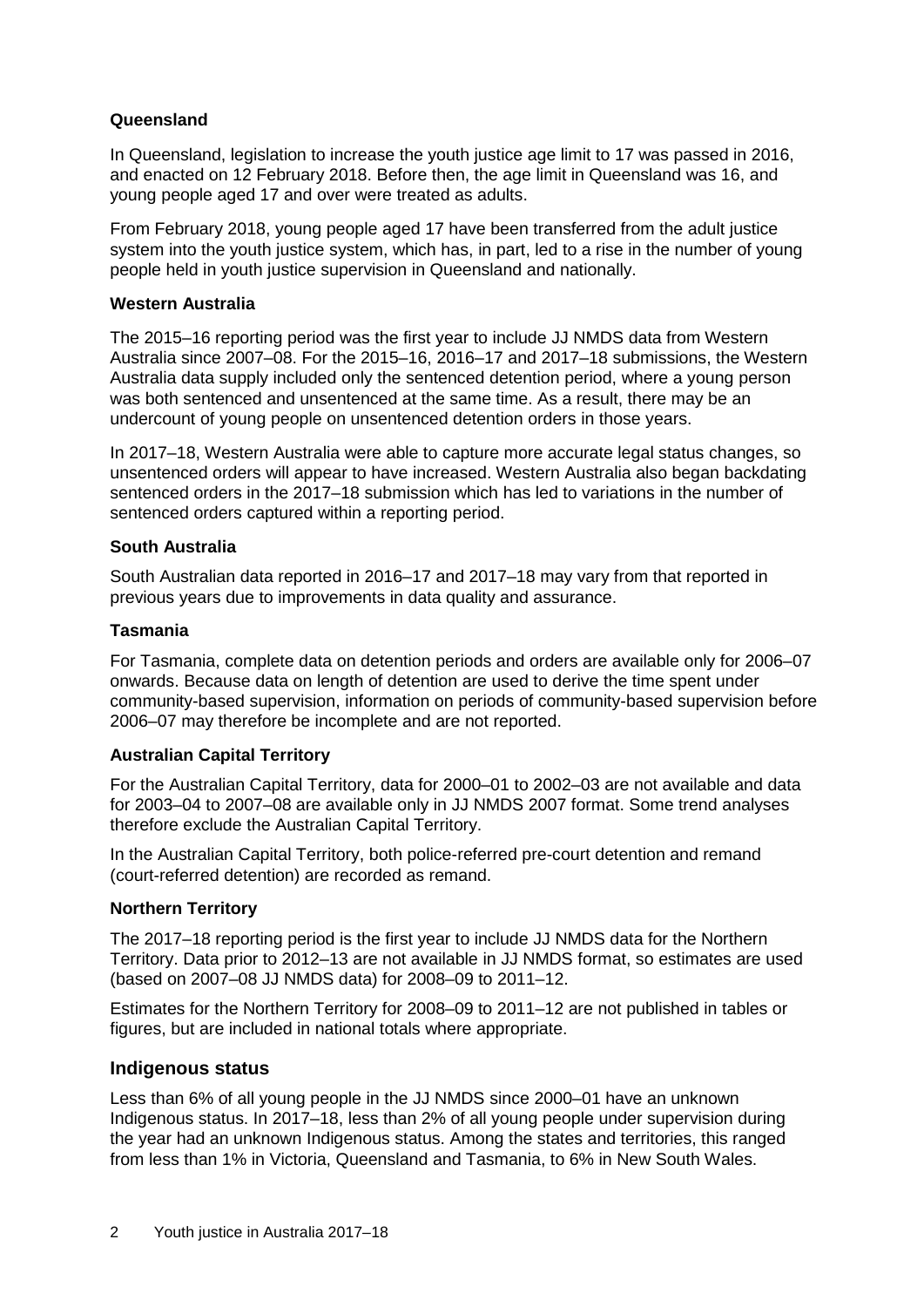Western Australia, South Australia, the Australian Capital Territory and the Northern Territory all had no unknown Indigenous status.

In *Youth justice in Australia* reports, young people with 'not stated' Indigenous status are excluded from analyses of Indigenous status data.

In 2011, an AIHW review of Indigenous data quality in the JJ NMDS found that there were variations among the states and territories in the use of the Australian Bureau of Statistics standard for collecting and recording Indigenous status data. See the report *Aboriginal and Torres Strait Islander identification in community services data collections: an updated data quality report* for more information.

## **Technical information**

#### **Age**

Numbers of young people under supervision include young people of all ages (as well as those aged 18 and over), unless otherwise specified. Rates refer to young people aged 10–17 only, in order to enable meaningful comparisons (see 'Rates' below).

Age is calculated as at the start of the first relevant period of supervision unless that period of supervision began before the financial year, in which case age is calculated as at the start of the financial year. A young person's age can therefore vary across tables as age is calculated in respect to the type of supervision being analysed.

For example, a young person enters supervised bail aged 17 on 1 August and leaves on 30 August. They turn 18 on 15 September, enter sentenced detention on 1 December and are released on 1 January on parole, which ends on 30 January. They have no other periods of community-based supervision during the financial year.

- In the supervised bail analysis, they will appear as a 17 year old.
- In the parole analysis, they will appear as an 18 year old.
- In the sentenced detention analysis, they will appear as an 18 year old.

This means that for a particular age group, the total number of young people under supervision may not be the sum of the number of young people under particular types of supervision.

#### **Age range for treatment as a young person**

Across Australia, young people may be charged with a criminal offence if they are aged 10 or over. The upper age limit for treatment as a young person is 17 (at the time an offence was allegedly committed) in all states and territories except Queensland, where the age limit was previously 16, but changed to 17 from 12 February 2018. Young people aged 18 and older at the time an offence was allegedly committed are dealt with under the criminal legislation relating to adults.

However, it is possible for young people aged 18 and older to be under youth justice supervision. Reasons for this include the offence being committed when the young person was aged 17 or under, the continuation of supervision once they turn 18, or their vulnerability or immaturity. In addition, in Victoria, some young people aged 18–20 may be sentenced to detention in a youth facility (known as the 'dual track' system).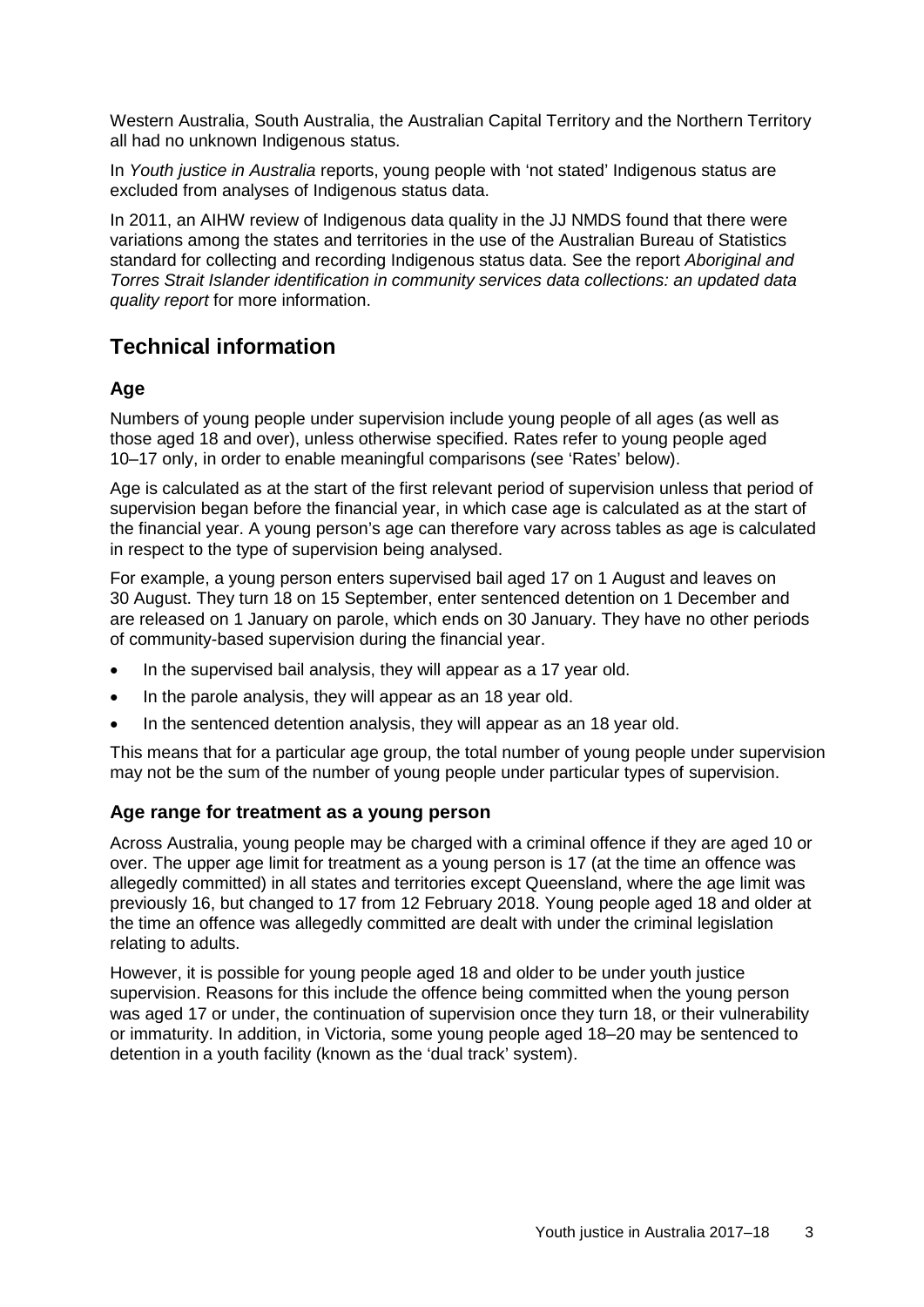#### **Average and median**

Two measures of central tendency are reported using data from the JJ NMDS:

- Average (mean)—the average, or mean, is calculated by summing all of the values and dividing by the number of observations. In JJ NMDS data, averages are used in the reporting of 'average day' numbers (see below) and the total amount of time spent under supervision during the year.
- Median—the middle value of a set of observations, when arranged in order of value. Medians are often reported where data are not normally distributed, or include extreme values that would distort the average. In JJ NMDS data, median is used in the reporting of the duration of completed periods of supervision, due to the skewed distribution of the data. The duration of completed periods of supervision ranges from 1 day to over 10 years.

#### **Community-based supervision**

The JJ NMDS contains information on the start and end of supervised orders that youth justice agencies administer and on the start and end of detention periods. As the start and end dates in the JJ NMDS do not include time stamps, a young person is counted as being under community-based supervision for any day that is covered by a community-based supervised order and is not covered by a detention period. In some circumstances, the young person is considered to have moved between community-based supervision and detention on the same day and is counted as having both types of supervision:

- When a detention period starts on a particular day (and the previous detention period ended before that day) and a community-based supervision order starts on or before that day and ends on or after that day, the young person is counted as having both community-based supervision and detention on that day.
- When a detention period ends on a particular day (and the next detention period starts after that day) and a community-based supervision order starts on or before that day and ends on or after that day, the young person is counted as having both community-based supervision and detention on that day.
- When a detention period ends on a particular day and another detention period starts on the same day and a community-based supervision order starts on or before that day and ends on or after that day, the young person is counted as having only detention on that day.
- Where any detention periods either end before a particular day or start after that particular day and a community-based supervision order starts on or before that day and ends on or after that day, the young person is counted as having only community-based supervision on that day.

See also 'Supervision periods', below.

#### **Duration**

Duration is calculated in whole days. For example, if a young person entered supervision on 1 January and left on 5 January, this is counted as 5 days under supervision, while if a young person entered and left supervision on the same day, this is counted as 1 day under supervision.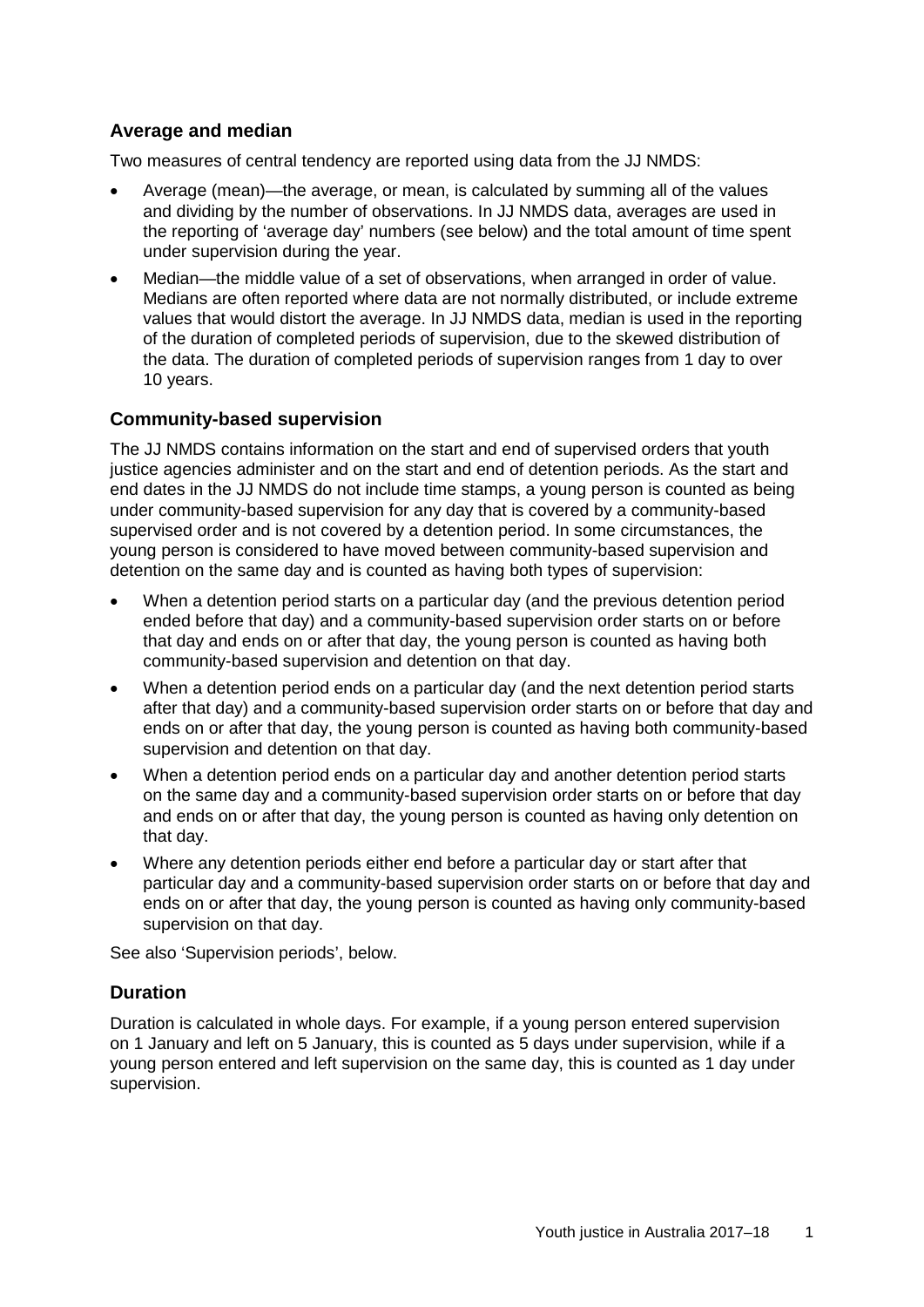#### **First supervision and supervision history**

The JJ NMDS contains the date on which the youth justice agency first supervised or case managed each young person under supervision. This date is used in analyses of age at first supervision.

In contrast to the age at first supervision, analyses of the first type of supervision and supervision history are restricted to those young people for whom information on this first supervision is available in the JJ NMDS. For all states and territories except Tasmania and the Australian Capital Territory, information on the first type of supervision is available for all young people whose first supervision was on or after 1 July 2000; for Tasmania, this is 1 January 2006 (as complete data on detention are available only from this date); for the Australian Capital Territory, this is 1 July 2008 (as data for 2003–04 to 2007–08 are available only in JJ NMDS 2007 format).

The first supervision type is determined for each young person with available data by selecting the records with the earliest start date. Because it is possible for young people to be under more than one type of supervision at the same time, young people may have multiple first supervision types.

A young person's supervision history is composed of all available information in the JJ NMDS, up to and including the current reporting year. Only young people with information from their first supervision are included in this analysis.

#### **Number under supervision**

Reports based on the JJ NMDS contain information on both the number of young people under supervision on an average day and the number of young people under supervision during the year.

The average day measure reflects the number of young people under supervision on a typical day during the year, and gives an indication of the average number of young people supported by the supervision system at any one time. It is a summary measure which reflects both the number of young people supervised, and the amount of time they spent under supervision. This measure is the main focus of most JJ NMDS data.

In contrast, the 'during the year' measure is a count of the number of unique individuals who were supervised at any time during the year.

Comparing the 'average day' and 'during the year' measures provides information on the average amount of time spent under supervision during the year. For example, there could be 100 young people under community-based supervision at some time during the year, but only 50 on an average day. This tells you that the average length of time those young people were supervised during the year was 6 months (50/100\*12 months). By contrast, if you have 100 people in detention during the year and 25 on an average day, the average length of time those young people spent in detention is 3 months (25/100\*12 months).

In 2017–18, only 18% of young people under supervision were in detention on an average day, but 46% experienced detention at some time during the year. This difference reflects the fact that young people spent substantially less time in detention, overall, than under community-based supervision.

Both the average day and during the year counts are provided in most supplementary tables, where appropriate.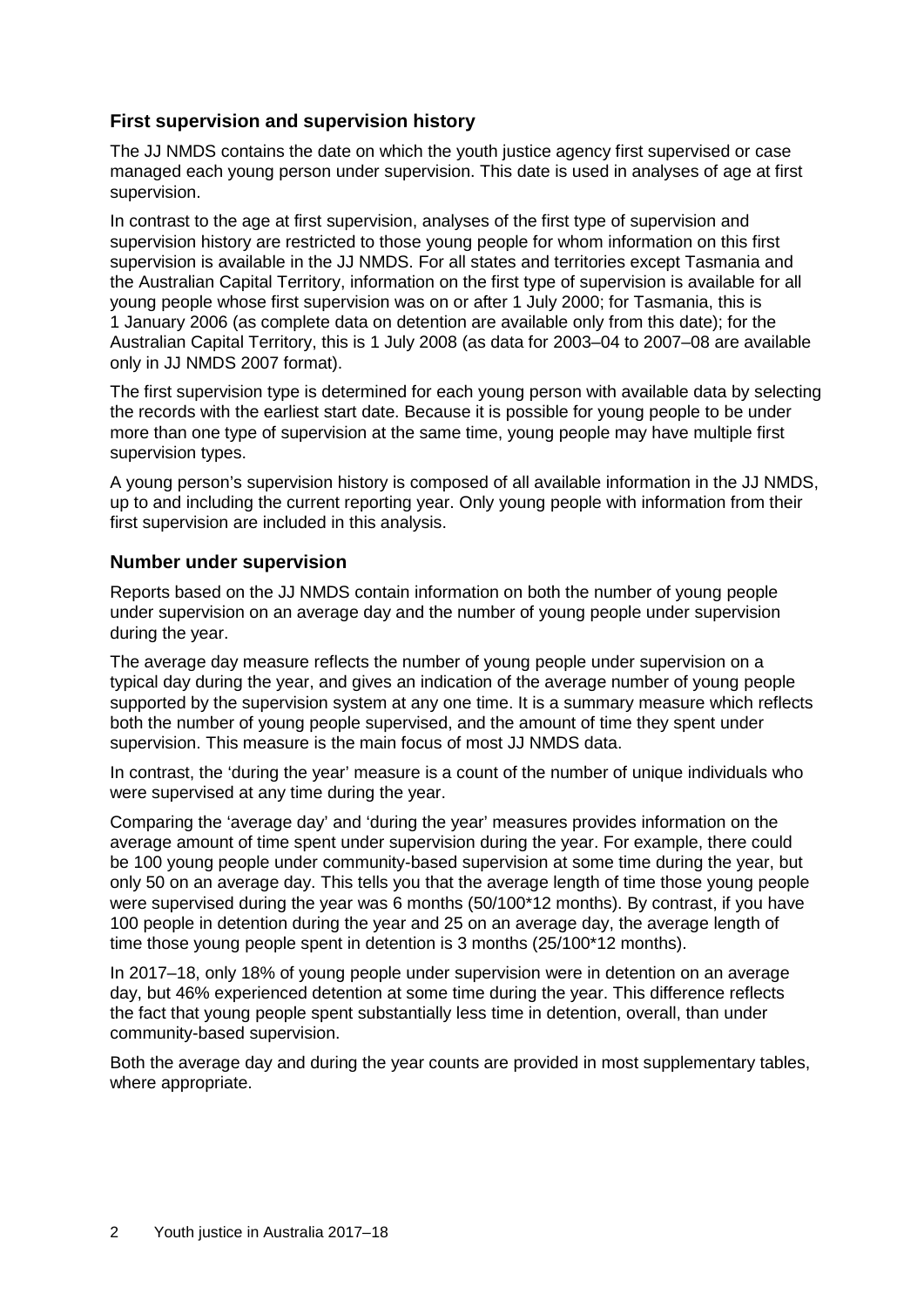#### **Average day**

The number of young people under supervision on an average day is calculated by summing the number of days each young person spends under supervision during the year and dividing this total by the number of days in the financial year.

For the number on an average day, components may not sum to the total because:

- young people can experience different types of supervision on the same day
- age is calculated specific to the type of supervision being analysed
- the number on an average day is rounded to the nearest whole person.

For example, if there are 3.4 young women on an average day and 3.4 young men on an average day, the total is 6.8 young people. When these numbers are rounded, the corresponding table would show 3 young women, 3 young men and a total of 7 young people.

#### **During the year**

The number of young people under supervision during the year is calculated by counting each distinct young person under supervision during the financial year. Each young person is counted only once, even if they entered and exited supervision multiple times during the year.

For the number during the year, components may not sum to the total because:

- young people can experience different types of supervision during the year
- age is calculated specific to the type of supervision being analysed.

For example, if there were 100 young people under supervision in a particular year and each of these 100 young people had been detained and under community-based supervision at different times during the year, the relevant totals would show that there were 100 young people in detention, 100 young people under community-based supervision and a total of 100 young people under supervision.

#### **Population rates**

Population rates allow for the comparison of different groups while taking into account differences in population sizes. Because there are differences between the states and territories in the extent to which youth justice agencies can supervise young people aged 18 and older, rates compared in this bulletin are restricted to young people aged 10–17.

The calculation of rates excludes young people for whom data on particular variables are not available, and are not calculated where there are fewer than 5 young people, due to a lack of statistical reliability.

Rates are expressed as the number per 10,000 of young people in the population.

The number of young people on an average day is rounded to the nearest whole person. The rate for an average day is calculated using the number on an average day before rounding.

#### **Rate ratios**

Rate ratios are used to compare Indigenous and non-Indigenous rates and to provide a measure of the level of Indigenous over-representation. They should be interpreted with caution where there are small denominators, rare events, or rates that converge while declining (or diverge while increasing).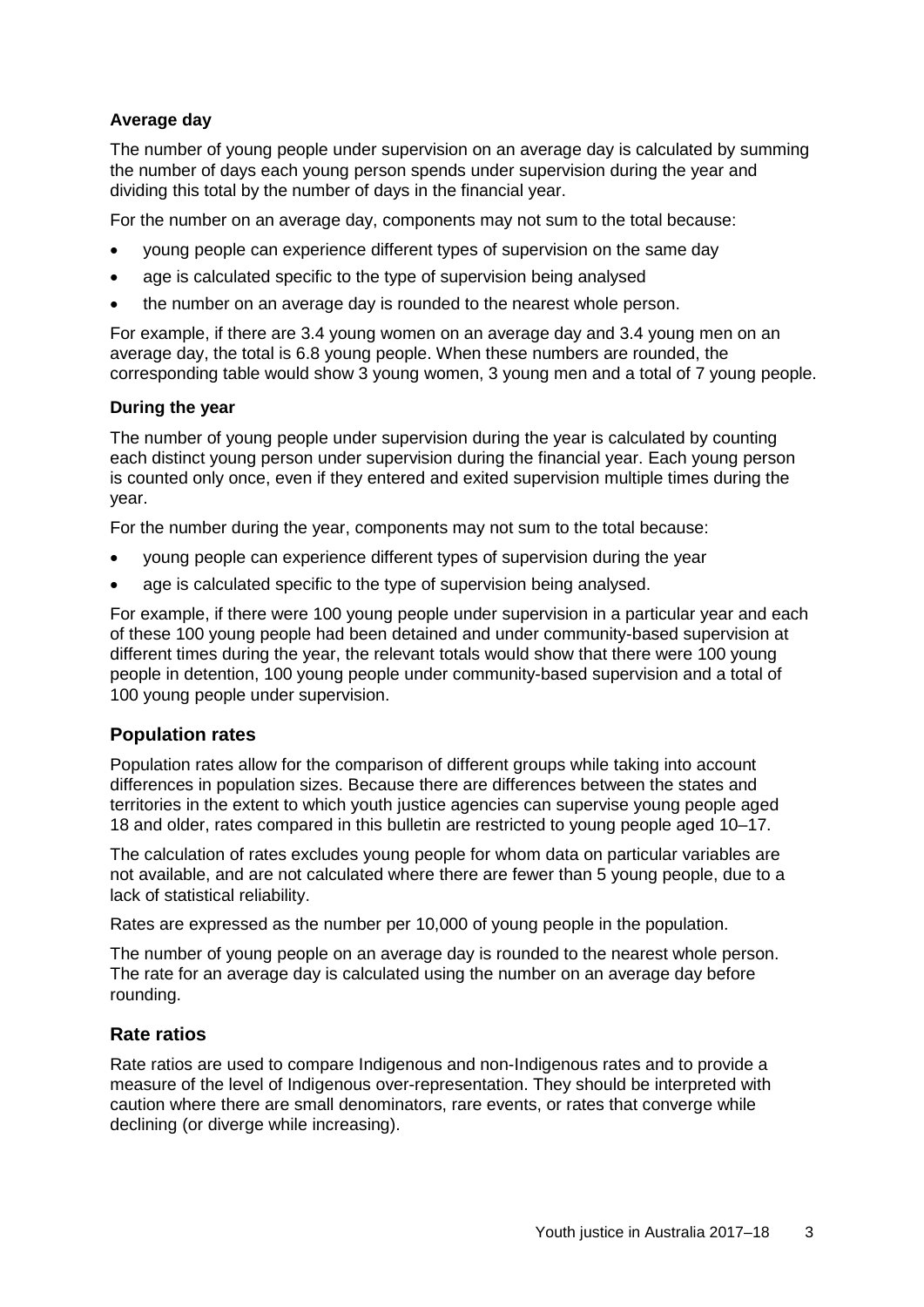Rate ratios are calculated using the rates rounded to 2 decimal places, as published in the supplementary tables.

Rate ratios are not calculated where one or both of the rates have fewer than 5 young people in the numerator.

#### **Receptions**

A reception occurs when a detention period starts and the young person:

- was not in detention immediately before the start of the current detention period, or
- did not escape from detention or abscond from leave in the immediately preceding detention period.

To account for young people transported to court and returning to detention on remand or sentenced detention following a court hearing and for young people transferred between detention centres, the start of a detention period is considered a reception only when the detention period starts at least 2 full days after the end of the previous detention period.

#### **Releases**

A release from detention occurs where a detention period ends and the young person:

- was not detained immediately following the end of the current detention period,
- did not escape from detention or abscond from leave in the current detention period.

To account for young people transported to court and returning to detention on remand or sentenced detention following a court hearing and for young people transferred between detention centres, the end of a detention period is considered a release only when the detention periods ends at least 2 full days before the start of the next detention period.

#### **Remand periods followed by a period of sentenced supervision**

All periods of sentenced supervision that start within 1 day of the end of a remand period are included except where there is a further remand period that starts on the same day as the period of sentenced supervision.

#### **Remoteness**

JJ NMDS reporting uses the Australian Standard Geographical Standard (ASGS) Remoteness Structure that the ABS has developed to analyse the remoteness of the usual residence of the town or suburb of young people under supervision. This structure allows areas that share common characteristics of remoteness to be classified into broad geographical regions of Australia. These areas are *Major cities*, *Inner regional*, *Outer regional*, *Remote* and *Very remote*.

The remoteness of the young person's usual residence was determined using the most recent postcode of their last known address. Young people with invalid, missing or unknown postcodes of last known home address were excluded from the analysis.

The number of young people under supervision in each remoteness area was estimated based on each young person's most recent postcode. Some postcode areas were split between 2 or more remoteness areas. Where this was the case, the data were weighted according to the proportion of the population of the postcode area in each remoteness area. Some young people may appear in remoteness areas for which there is no population within that state or territory. This is due to young people whose last known home address is in a different state or territory to the one in which they are under supervision.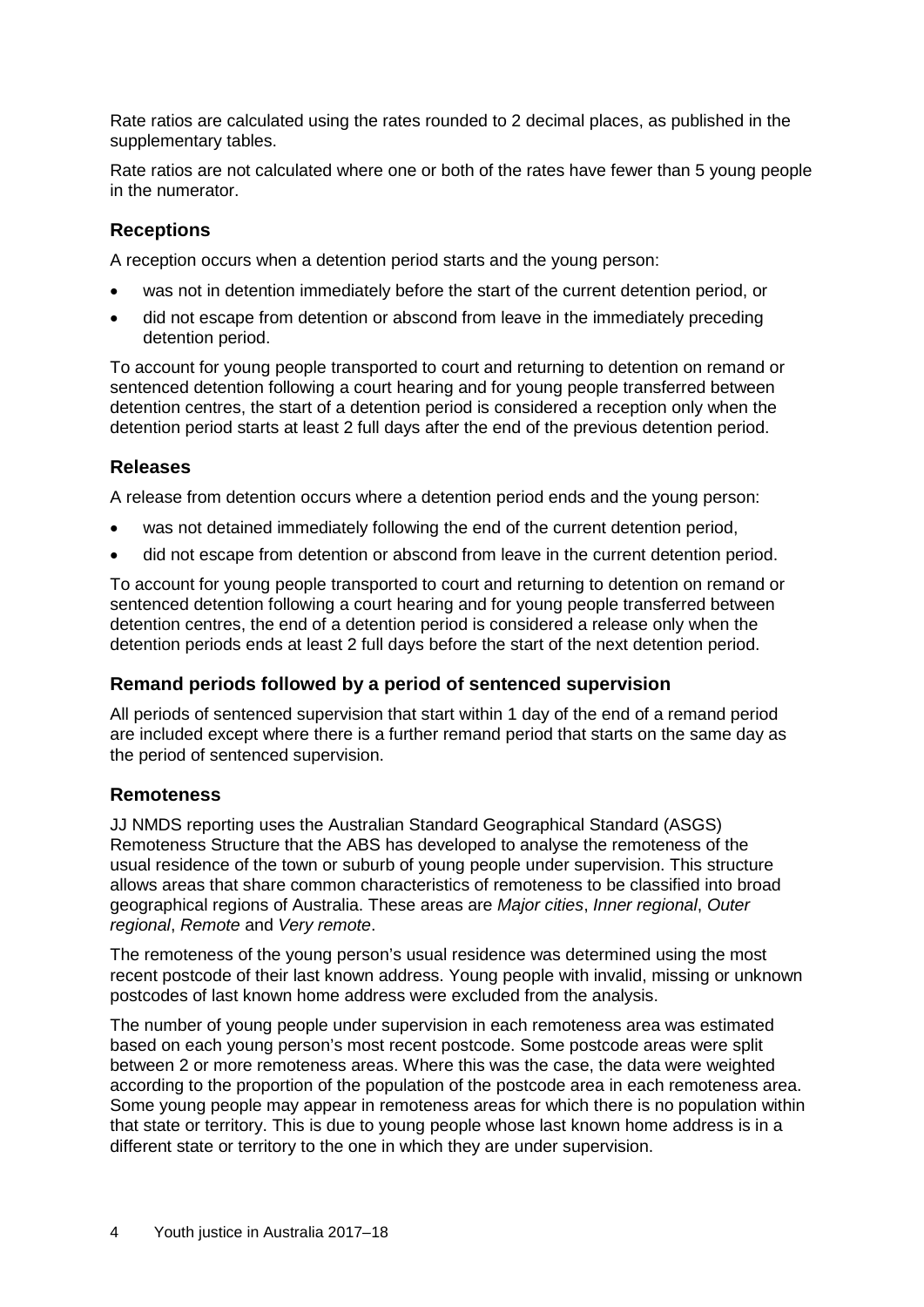#### **Socioeconomic position**

JJ NMDS reporting uses the Socio-Economic Indexes for Areas (SEIFA) that the ABS has developed to analyse the socioeconomic position of the usual residence of young people under supervision. The Index of Relative Socio-Economic Advantage and Disadvantage is used.

The socioeconomic position of the area of the young person's usual residence was determined by allocating the relevant SEIFA population-based (2016 population) quintile score to the most recent postcode of the last known home address. Young people with invalid, missing or unknown postcodes of last known home address were excluded from the analysis.

The number of young people under supervision in each area was estimated based on each young person's most recent postcode. Some postcode areas were split between 2 or more areas with different SEIFA scores. Where this was the case, the data were weighted according to the proportion of the population of the postcode area in each SEIFA area.

The SEIFA represents the average of all people living in the area, and not the socioeconomic position of a particular individual living in the area. Therefore, socioeconomic analyses in JJ NMDS reporting indicate the level of socioeconomic advantage and disadvantage in the area of usual residence of the young person, not the level of socioeconomic advantage and disadvantage of each individual young person or their family. Some young people may appear in socioeconomic areas for which there is no population within that state or territory. This is due to young people whose last known home address is in a different state or territory to the one in which they are under supervision.

#### **Supervision periods**

A supervision period is the period of time a young person spent under continuous youth justice supervision. It should be noted that:

- periods of youth justice supervision may comprise both periods under community-based supervision and periods in detention
- periods spent either under community-based supervision or in detention may consist of multiple or concurrent orders and episode types.

Young people may not serve the full duration of orders for several reasons, including:

- community orders and periods spent under community-based supervision may be interrupted by time spent in detention
- the full duration of a sentenced detention order may not be served where the young person is released on parole or supervised release.

An example of the relationship between periods, episodes and orders is shown in the figure below. In this example, a young person spent 6 continuous months under supervision, with the first 2 months under community-based supervision and the remaining 4 months in detention. The young person experienced two different types of community supervision in the first 2 months (for example, probation and bail). The young person then experienced two different types of detention (for example, remand and sentenced detention).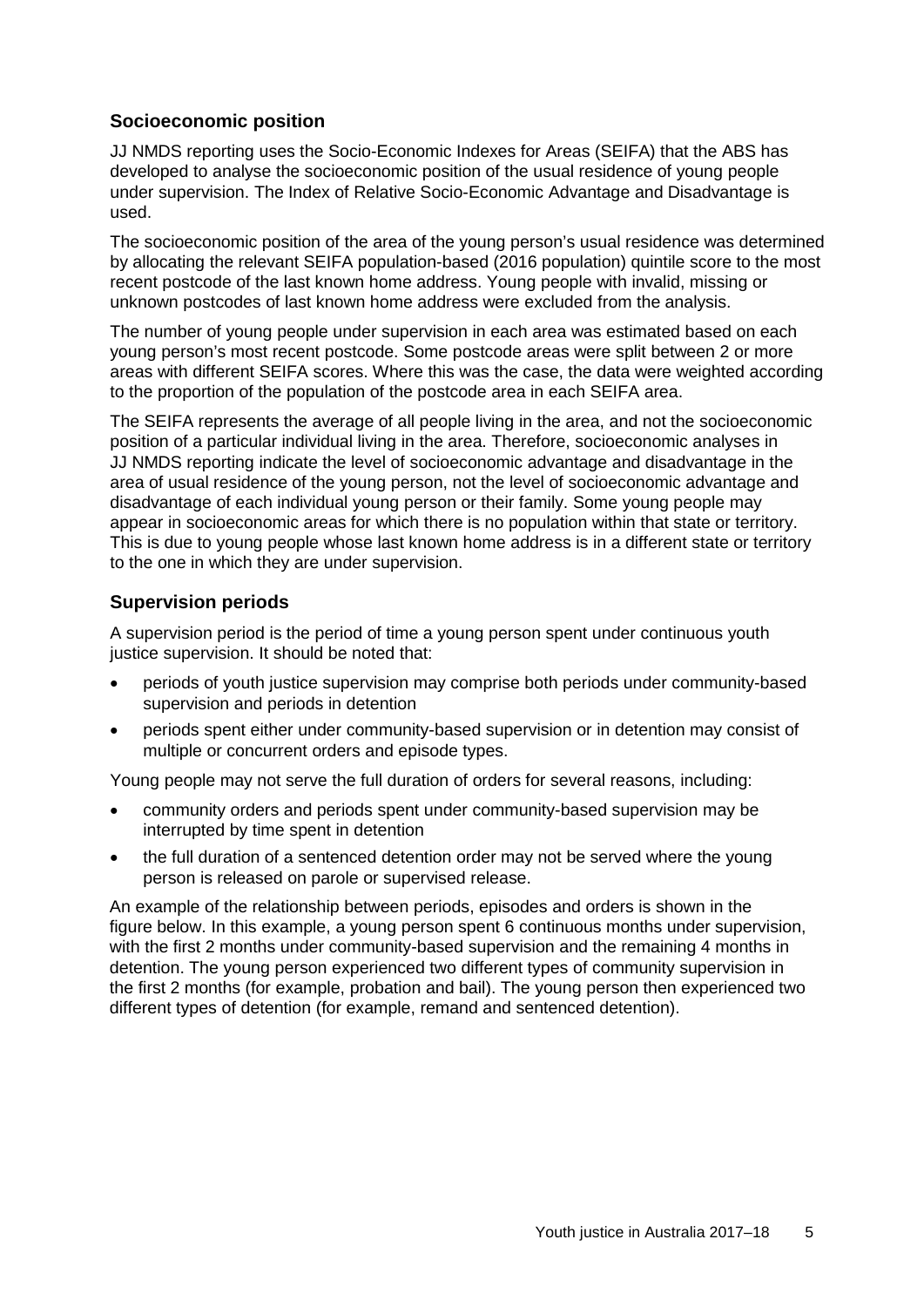

#### **Supervision types**

The JJ NMDS contains information on the type of supervision using the national classification of supervised legal arrangements and orders.

| Legal status | <b>Supervision type</b> | Order type                                                                  | <b>Includes</b>                                                                                                                                                            |
|--------------|-------------------------|-----------------------------------------------------------------------------|----------------------------------------------------------------------------------------------------------------------------------------------------------------------------|
| Unsentenced  | Detention               | Police-referred detention<br>Remand (court-referred)                        |                                                                                                                                                                            |
|              | Community               | Supervised bail                                                             | Conditional bail, Griffith remand                                                                                                                                          |
|              |                         | Home detention bail                                                         |                                                                                                                                                                            |
|              |                         | Other court-referred<br>arrangements                                        | Deferral of sentence                                                                                                                                                       |
|              |                         | Police-referred-other                                                       |                                                                                                                                                                            |
| Sentenced    | Detention               | Sentenced detention                                                         | Control order,<br>revocation of parole,<br>youth residential order                                                                                                         |
|              | Community               | Probation or similar with or<br>without additional mandated<br>requirements | Community service order, good behaviour order<br>with supervision, good behaviour bond, intensive<br>supervision order, youth attendance order, youth<br>supervision order |
|              |                         | Home detention                                                              |                                                                                                                                                                            |
|              |                         | Suspended detention                                                         | Suspended sentence, conditional release order                                                                                                                              |
|              |                         | Parole                                                                      | Supervised release order, fixed release order                                                                                                                              |
| Other        | Community               | Not elsewhere classified                                                    | Mental health order                                                                                                                                                        |